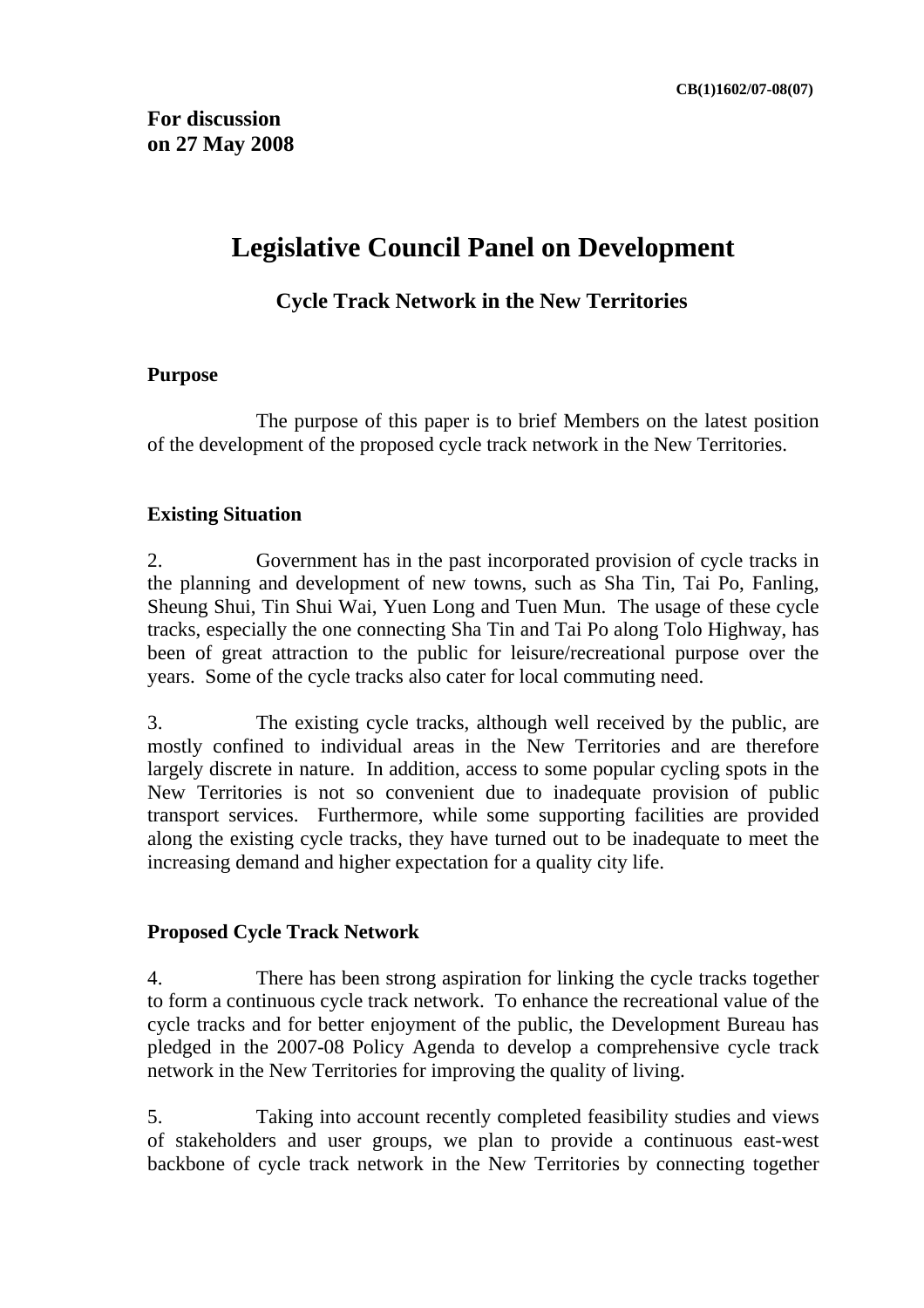individual sections of existing cycle tracks. Additional branching off sections from the backbone have also been considered with a view to extending the coverage to form a comprehensive cycle track network

6. The proposed cycle track network in the New Territories broadly comprises -

- (a) a **backbone** with a total length of about 82 km made up of the following two sections -
	- (i) **Tuen Mun Ma On Shan section** starts from Tuen Mun in the west and connects via Yuen Long, Sheung Shui, Fanling, Tai Po and Sha Tin to Ma On Shan in the east. This section is about 60 km long and consists of both new and existing cycle tracks. For the existing cycle tracks, we will take the opportunity to carry out necessary improvement works such as local widening to current standards as far as possible and provision of more cycle parking spaces and sitting out areas; and
	- (ii) **Tsuen Wan Tuen Mun section** consists of a 22 km long new cycle track planned mainly along the waterfront between Tsuen Wan and Tuen Mun.
- (b) **branching off sections** from the backbone Major ones include planned extensions from Tuen Mun to Lung Kwu Sheung Tan in the west, from Ma On Shan to Sai Kung in the east, and from Yuen Long to Nam Sang Wai in the North. The total length of the branching off sections is about 30 km.

7. A plan showing a preliminary proposal for the cycle track network in the New Territories is at Enclosure 1.

## **Supporting Facilities**

-----

8. To better understand users' requirements for supporting facilities, we consulted the relevant District Councils and the various cyclist groups including Hong Kong Cycling Association, Hong Kong Cycling Tour Association, Hong Kong Cyclist Club and Hong Kong Cycling Alliance on various occasions. Having considered the suggestions received, we have devised a comprehensive plan to enhance existing supporting facilities and to implement new ones at suitable locations with a view to strengthening the support to cyclists throughout the cycle track network and providing a more pleasant cycling environment. The facilities include -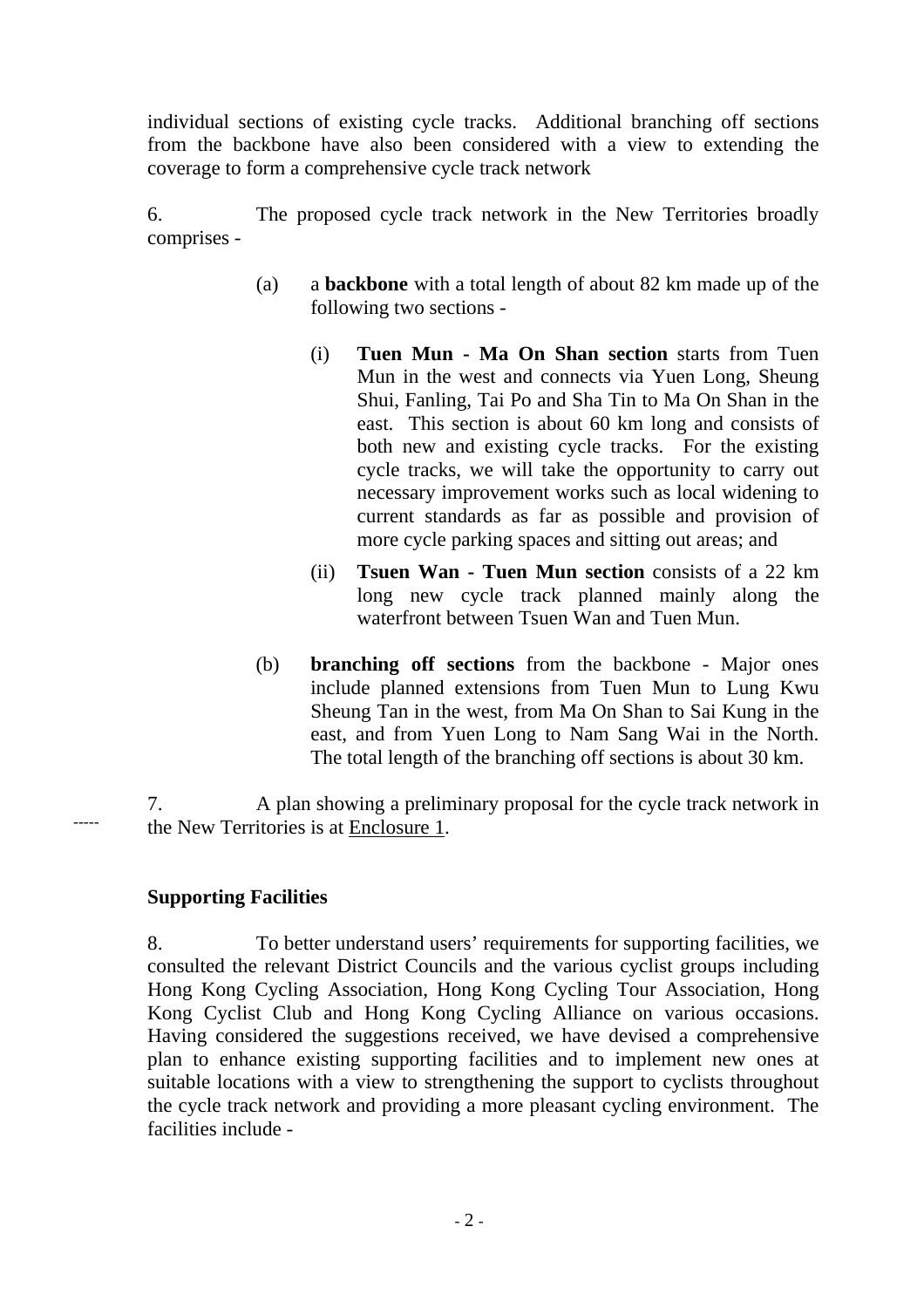- (a) **entry/exit hubs** as strategic doorways to the cycle track network are to be provided at regional or district focal points served by different modes of transport to facilitate ease of access by the public. The entry/exit hubs are intended to be gathering place to enable cyclists to meet and plan their journeys at leisure. To maximize the convenience of the cyclists, the arrangement whereby bicycles may be hired at one hub and be returned at another will be promoted through careful planning and design of the operation of the entry/exit hubs;
- (b) **resting/viewing places** serve as stopovers for cyclists who want to recover their strength or have a visit to the surrounding areas of interest. These places will where possible be located near scenic spots and places of interest. Direction signs will be erected at suitable locations in the cycle track network to guide cyclists visiting places of interests nearby;
- (c) **general facilities** covering rental/repair kiosks, cycle parking spaces, route maps, information boards, first aid station, refreshment kiosk, toilets, etc. will be provided in each entry/exit hub and within the cycle track network at suitable intervals. Milestone posts will also be installed for the information of public; and
- (d) **landscaping** will be improved along the cycle tracks to provide a green setting for softening the built environment and enhancing the recreational value of the cycle track network.
- 9. Illustrations of some of the supporting facilities are at Enclosure 2. -----

#### **Latest Position**

10. To ensure early enjoyment by the public, we plan to commence construction of the cycle track network in phases in order to bring forward its completion as early as possible.

#### Tuen Mun - Ma On Shan section

11. We have substantially completed the preliminary design of this section. We plan to gazette the proposed works under the Roads (Works, Use and Compensation) Ordinance in mid-2008 and seek funding in March 2009 for the construction works. Construction works are expected to start in mid-2009 for completion by early 2012.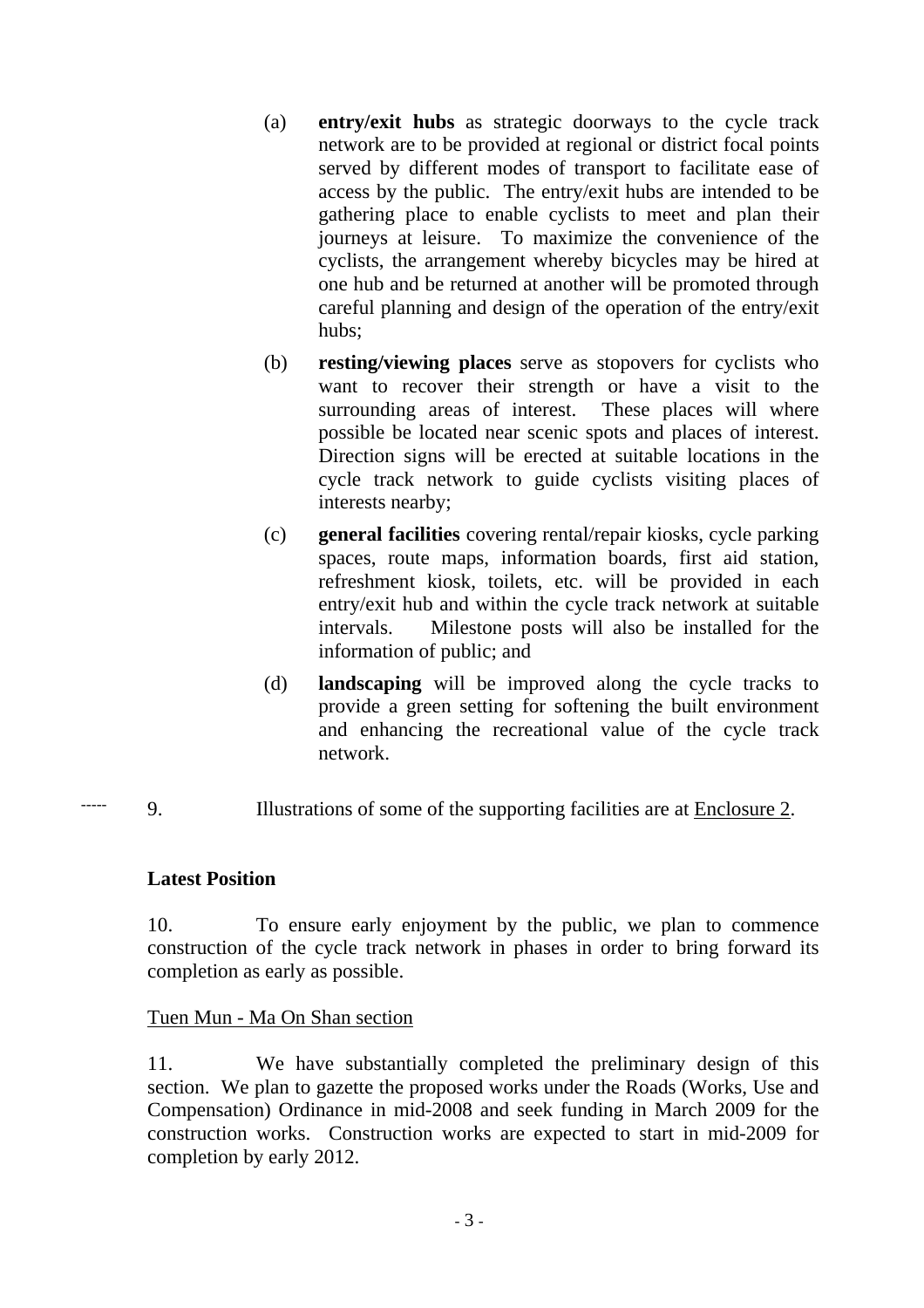#### Tsuen Wan - Tuen Mun section

12. We have commenced the selection of consultants for the investigation study for this section of cycle track in April 2008. We will engage consultants in around September 2008 to undertake the necessary study and preliminary design.

13. The cycle track under this section is constrained by the existing steep topography and will likely be aligned alongside Castle Peak Road or the coastline. There is a high possibility that the alignment would have to traverse private lots abutting Castle Peak Road from So Kwun Wat to Sam Shing Hui, including the Hong Kong Gold Coast area. Besides, the alignment may also affect some existing beaches. We will duly consider all these constraints and work together with relevant stakeholders in the selection of the cycle track alignment. We will ensure that the extent of land resumption, if necessary, will be minimised to obviate the need for lengthy statutory procedures which will otherwise affect smooth project delivery. We will also look into the feasibility of implementing suitable standalone sections for early commencement of construction in 2011. The entire section is tentatively planned for completion in phases from 2013 onwards.

#### Branching off sections

14. Similar to the Tsuen Wan to Tuen Mun section, we will engage consultants to undertake the necessary investigation study and preliminary design for the branching off sections. The consultancy will start a few months earlier in around June 2008. Public consultation will also take place at an early stage to secure public support on the project. We will also implement those straightforward sections for early completion by mid 2011.

#### **Advice Sought**

15. Members are requested to note the latest position of the proposed cycle track network in the New Territories and provide views on the development of the network and the associated supporting facilities.

#### **Enclosure**

Enclosure 1 - Proposed cycle track network in the New Territories Enclosure 2 - Examples of cycle track supporting facilities

## **Development Bureau Civil Engineering and Development Department May 2008**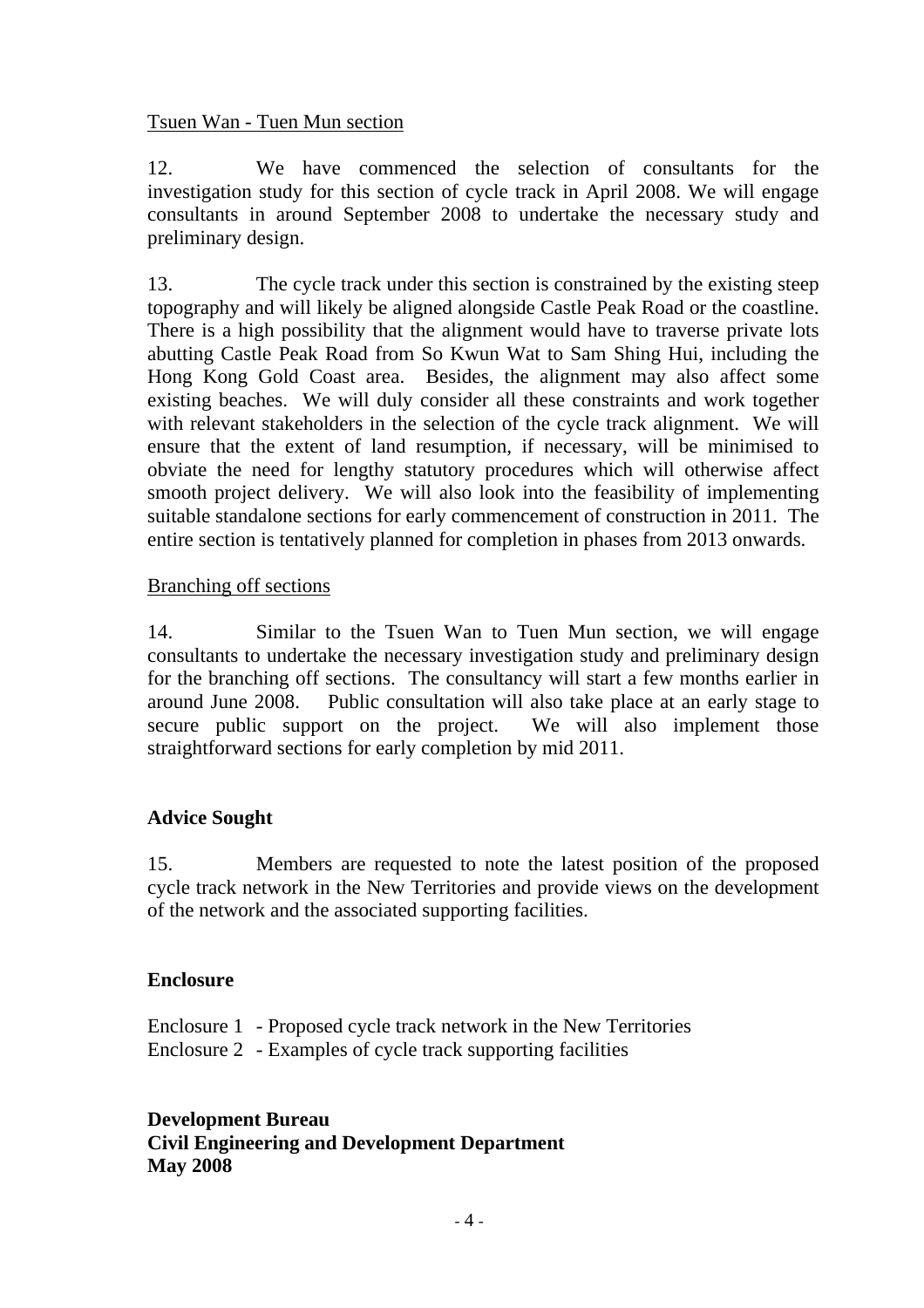



(LEOATED AS AT 19 MAY 2018) LIDRAWAIO-MISSICIO (Sketch CT (LECOR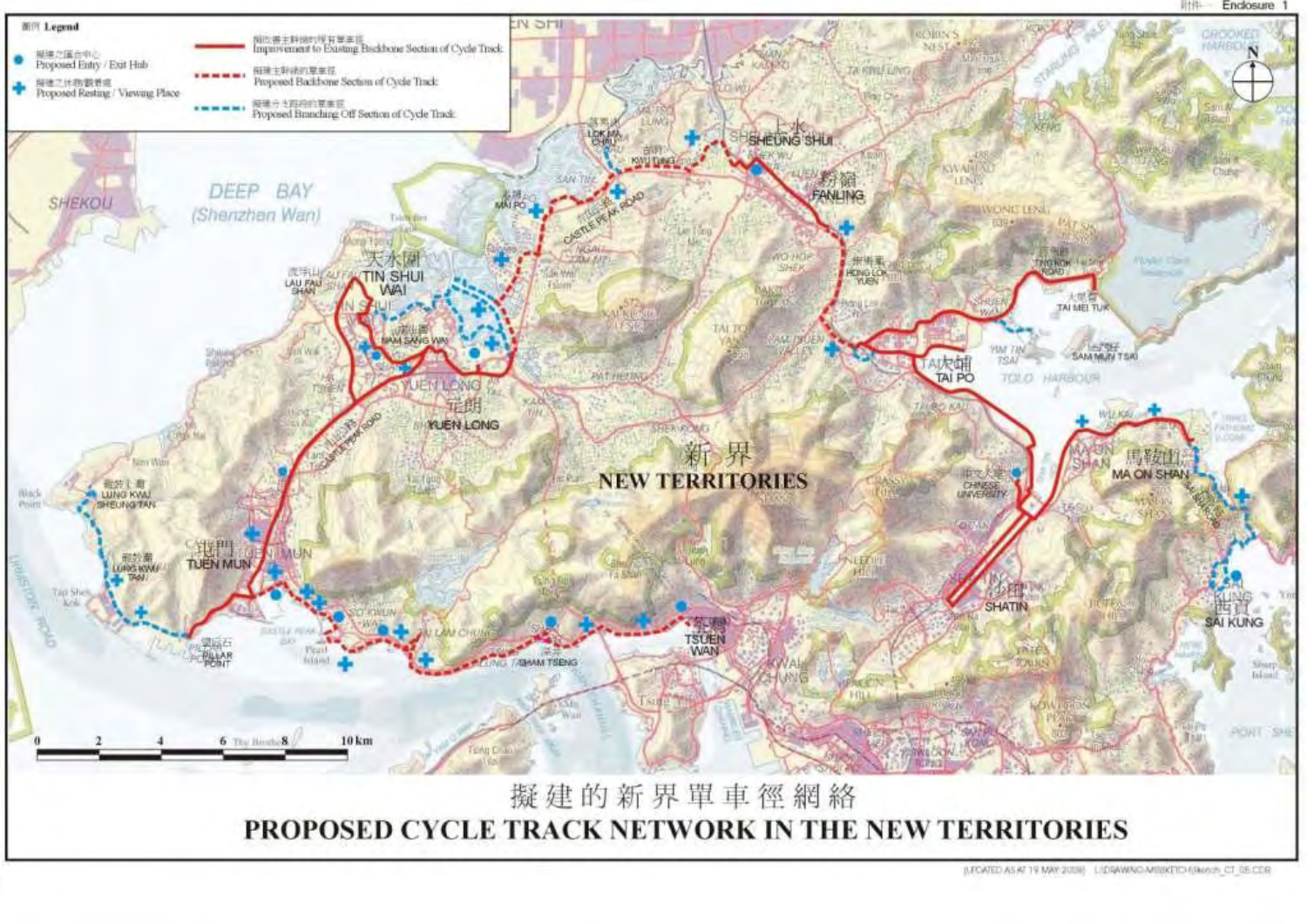附件二 (全二張之一) Enclosure 2 (page 1 of 2)

單車徑輔助設施例子 **Examples of Cycle Track Supporting Facilities**



例一 : 建議的匯合中心

Illustration 1 : Proposed Entry / Exit Hub



例二 : 在大埔海濱公園的觀景處

Illustration 2 : Viewing Place at Tai Po Waterfront Park